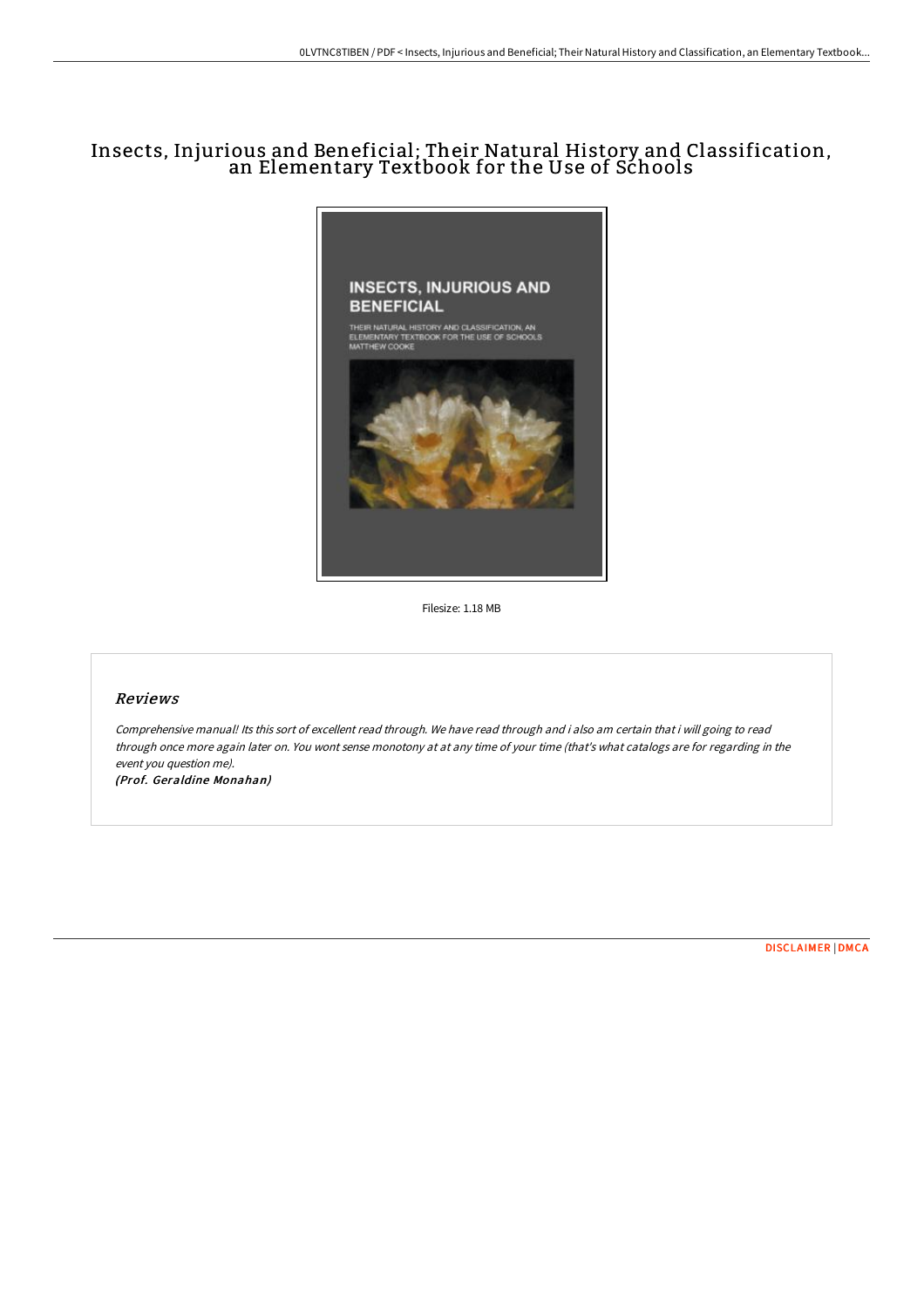## INSECTS, INJURIOUS AND BENEFICIAL; THEIR NATURAL HISTORY AND CLASSIFICATION, AN ELEMENTARY TEXTBOOK FOR THE USE OF SCHOOLS



Rarebooksclub.com, United States, 2013. Paperback. Book Condition: New. 246 x 189 mm. Language: English . Brand New Book \*\*\*\*\* Print on Demand \*\*\*\*\*.This historic book may have numerous typos and missing text. Purchasers can usually download a free scanned copy of the original book (without typos) from the publisher. Not indexed. Not illustrated. 1889 edition. Excerpt: . (jEstridse).--These flies usually have very small antennae, which are situated in rounded pits or depressions; the mouth-parts are small, and often rudimentary, the body is stout and hairy, and the middle of the face is generally very narrow. The larvae live in the bodies of various animals, and enter the earth to change to pupae; the pupse are coarctate. The female flies are usually oviparous, but one species, the Sheep Bot-fly (Fig. 233), is stated by Prof. Riley to be viviparous. The Ox Bot-fly (Fig. 234) and the Horse Bot-fly (Fig. 235) belong to this family. House-flies (Muscidse).--These flies have the third joint of the antennae furnished with a style which is either pectinate, or plumose, or sometimes simple; the longitudinal veins of the wings are not forked, and the proboscis usually ends in a fleshy lobe. The pupae are coarctate. Fig. 23G. In the Tachina-flies, the style of the antennae is simple, or, . rarely, pectinate. These Flies (Fig 236) are among the most beneficial of insects, since their larvae live within the bodies of caterpillars, etc., ultimately causing their death. Many kinds of flies have the antennal style either pectinate or plumose, such as the Blow-flies, Flesh-flies, House-flies, Stable-flies, etc. The larvae live in various substances, as in excrements, in decayed animal or vegetable matter, in galls on plants, or in the roots, stems, or leaves of plants, in fruit, etc., and are, therefore, to be mostly regarded as injurious. One...

B Read Insects, Injurious and Beneficial; Their Natural History and [Classification,](http://techno-pub.tech/insects-injurious-and-beneficial-their-natural-h.html) an Elementary Textbook for the Use of Schools Online

B Download PDF Insects, Injurious and Beneficial; Their Natural History and [Classification,](http://techno-pub.tech/insects-injurious-and-beneficial-their-natural-h.html) an Elementary Textbook for the Use of Schools